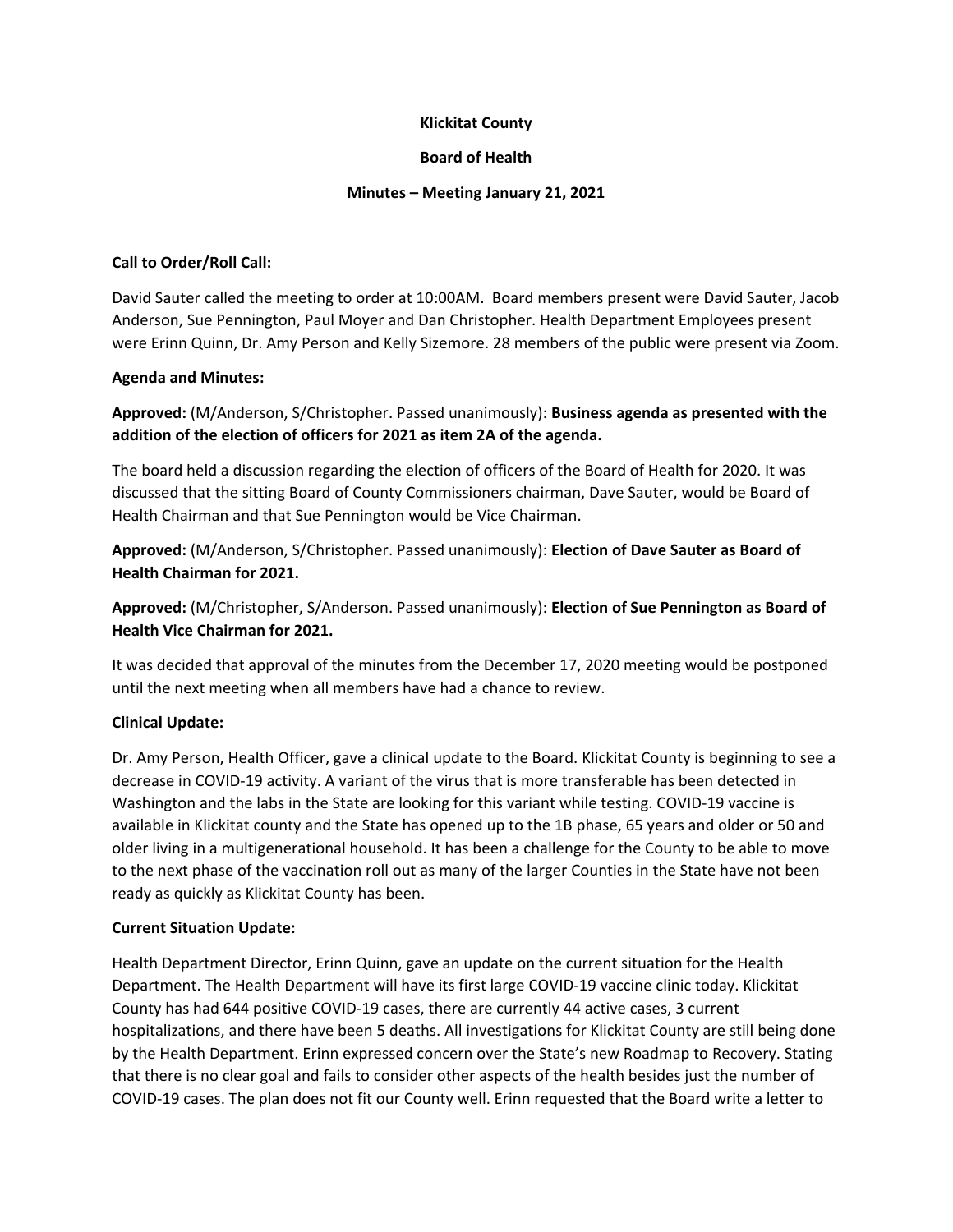the State expressing these concerns and requesting that County leadership and included in the discussions leading up to these decisions. Klickitat County has been placed in a group with several other Counties, most of which do not compare well to Klickitat County. The State will notify each region every Friday with a determination of the next week's phase.

# **Approved** (M/Pennington, S/Moyer. Passed unanimously): **Motion for the Board of Health to write a letter to the Washington State Health Secretary to request that the Local Boards of Health be included in discussions regarding the Roadmap to Recovery plans.**

Erinn updated the Board on the COVID‐19 vaccine in Klickitat County. The Health Department has been working with its partners across the County to plan vaccine clinics to be able to vaccinate quickly. The Health Department has received 360 doses of the vaccine and has administered 130 so far. The Goldendale office held a vaccine clinic on 1/20/21 and were able to vaccinate 86 people and there is a vaccine clinic today at the White Salmon location with at least 80 people scheduled.

Leslie Hiebert, KVH CEO, stated that KVH has given 407 first doses and 395 second doses of the vaccine. KVh has received two shipments of 975 doses. 270 of those have been sent to Northshore and Skyline. KVH and the Health Department are planning a drive through vaccine clinic that will begin next week at the County Fairgrounds with hopes of vaccinating 250 people a day.

Cindy Robertson, of Northshore, stated that they have administered 400 vaccines so far.

Robb Kimmes, Skyline Hospital CEO, stated that they have given 670 vaccines and they are planning a once a week drive through clinic at the White Salmon Schools.

Erinn informed the Board that there have been many people calling in regards to the vaccine that have become aggressive toward staff on the phone. Dave Quesnel, Prosecuting Attorney, stated what the potential charges could be for threatening a public servant.

## **Board Discussion:**

Dave Sauter stated that he was impressed with the Health Department and its partner's ability to set up the vaccine clinics and expressed concern over the vaccine supply. Erinn informed the Board that she is updated once a week with the amount of vaccine for the next week and that so far, the County has always received the amount requested or more.

There was a discussion regarding how the different clinics are being advertised and how appointments are being made. All clinics in the County are taking phone calls and all clinics are by appointment only. The Health Department has a waiting list and appointments are being made by calling people from the list. Robb Kimmes stated that they have not promoted their clinics because they have a backlog of people waiting to be scheduled. KVH has a wait list that they use to schedule appointments. Sue stated that she has received positive feedback from the community about the vaccine clinics. Erinn stated that the Health Department is also working with Senior Services to do outreach and to identify people that qualify for the vaccine.